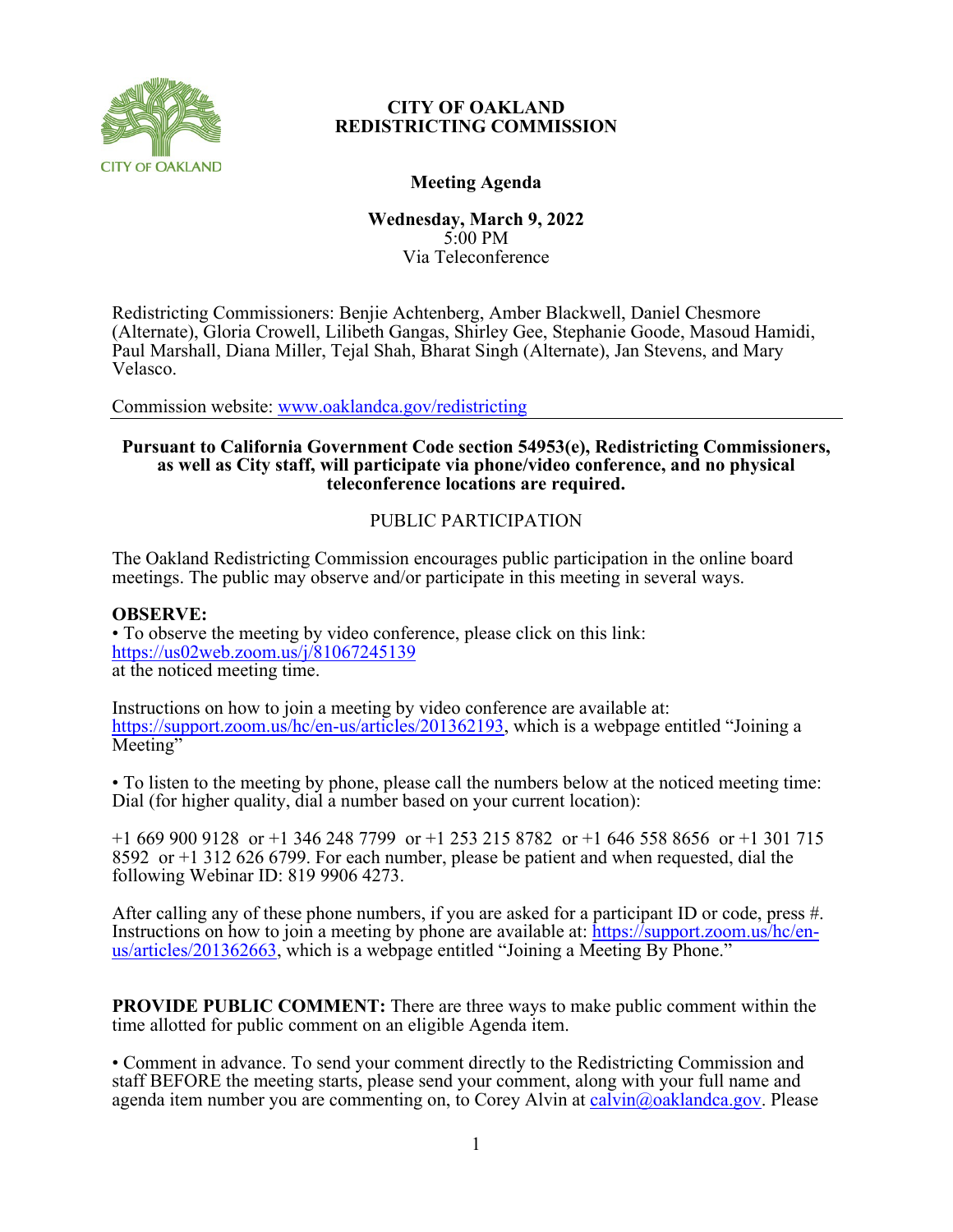#### **Meeting Agenda (Continued)**

**Wednesday March 9, 2022** 5:00 PM Via Teleconference

note that eComment submissions close one (1) hour before posted meeting time. All submitted public comment will be provided to the Commissioners prior to the meeting.

• By Video Conference. To comment by Zoom video conference, click the "Raise Your Hand" button to request to speak when Public Comment is being taken on an eligible agenda item at the beginning of the meeting. You will then be unmuted, during your turn, and allowed to participate in public comment. After the allotted time, you will then be re-muted. Instructions on how to "Raise Your Hand" are available at: [https://support.zoom.us/hc/en-us/articles/205566129,](https://support.zoom.us/hc/en-us/articles/205566129) which is a webpage entitled "Raise Hand In Webinar."

• By Phone. To comment by phone, please call on one of the above listed phone numbers. You will be prompted to "Raise Your Hand" by pressing STAR-NINE ("\*9") to request to speak when Public Comment is being taken on a eligible agenda item at the beginning of the meeting. Once it is your turn, you will be unmuted and allowed to make your comment. After the allotted time, you will be re-muted. Instructions of how to raise your hand by phone are available at: [https://support.zoom.us/hc/en-us/articles/201362663,](https://support.zoom.us/hc/en-us/articles/201362663) which is a webpage entitled "Joining a Meeting by Phone."

If you have any questions about these protocols, please e-mail Corey Alvin, at [calvin@oaklandca.gov.](mailto:calvin@oaklandca.gov)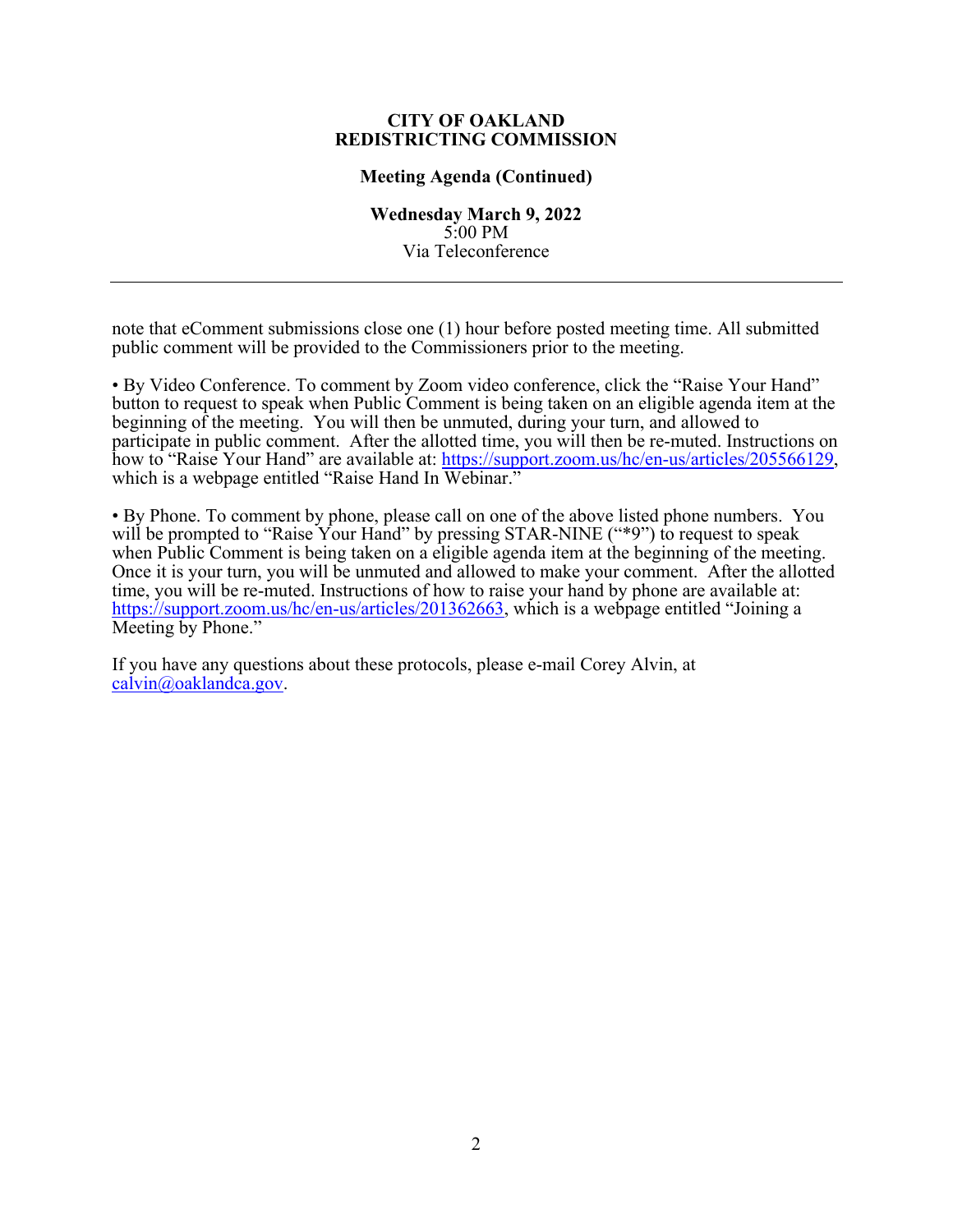#### **Meeting Agenda (Continued)**

**Wednesday March 9, 2022** 5:00 PM Via Teleconference

## **1. Roll Call and Determination of Quorum**

## **2. Open Forum**

Speakers will be called on by the facilitator as speakers "raise their hand" through video conference or by telephone. All speakers will be allotted a maximum of two minutes to address the Commission, unless amended by the Chair.

## **3. Disclosure Requirements by Commissioners**

Pursuant to Rule 13 of the Redistricting Commission's Rules of Procedures, Commissioners shall verbally report any contacts with the purpose of influencing the decision-making authority of the Commission. Contacts shall include, but is not limited to, verbal or written communications from a City Council Member, School Board Member, locally elected official, public entity, partisan lobbyist, or individual speaking on behalf of the aforementioned offices or entities.

## **4. Approval of Meeting Minutes**

The Commission will vote to approve the meeting minutes for the following meetings:

# [December 8, 2021](https://cao-94612.s3.amazonaws.com/documents/Redistricting-Commission-Meeting-Minutes-12-08-21_DRAFT.pdf)

[December 13, 2021](https://cao-94612.s3.amazonaws.com/documents/Redistricting-Commission-Meeting-Minutes-12-13-21_DRAFT.pdf)

[February 23, 2022](https://cao-94612.s3.amazonaws.com/documents/Redistricting-Commission-Meeting-Minutes-2-23-22_DRAFT.pdf)

# **5. Staff Update on Remaining Consultant Budget**

Staff will provide a brief update on available funds for additional consultant work.

#### **6. Commissioner Debriefing and Charter Report Discussion**

The Commission will share thoughts and perspectives and evaluate current commission process and effectiveness. This debriefing may be facilitated through a third-party mediator outside of the Commission, pending approval by the Commission. The Commission will also discuss and potentially create a sub-committee or sub-committees to prepare the Redistricting Commission Report as required by the Oakland City Charter Section 220(G)(1).

#### **7. Adjournment**

The meeting will adjourn upon the completion of the Commission's business

Do you need an ASL, Cantonese, Mandarin or Spanish interpreter or other assistance to participate? Please email [calvin@oaklandca.gov](mailto:calvin@oaklandca.gov) or call (510) 238-6316 or (510) 238-2007 for TDD/TTY five days in advance.